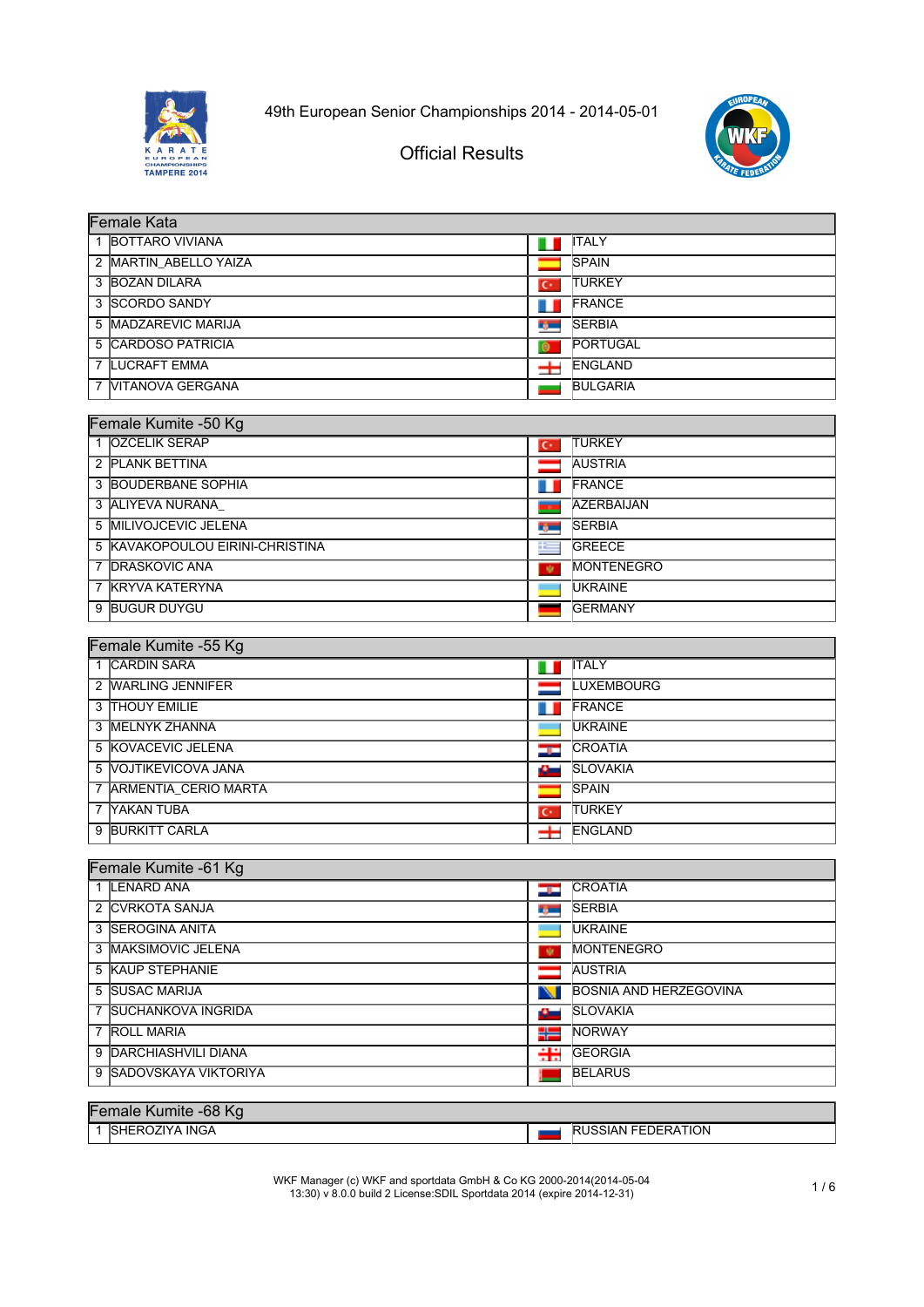



٦

# Official Results

| 2 COBAN MERVE                | $\mathbf{C}$ | <b>ITURKEY</b>     |
|------------------------------|--------------|--------------------|
| 3 ITUBIC IVONA               | درد          | <b>CROATIA</b>     |
| 3 VIZCAINO GONZALEZ CRISTINA |              | <b>SPAIN</b>       |
| 5 COMAGIC IVANA              | t jur        | <b>SERBIA</b>      |
| 5 ZUANON CHIARA              | ш            | <b>ITALY</b>       |
| 7 STUBLEVA ALEKSANDRA        |              | <b>BULGARIA</b>    |
| <b>BUCHINGER ALISA</b>       |              | <b>AUSTRIA</b>     |
| 9 BRUEDERLIN RAMONA          | ш            | <b>SWITZERLAND</b> |

#### Female Kumite 68+ Kg

| CHIQIC INJIHIIC UUT INJ  |           |                           |
|--------------------------|-----------|---------------------------|
| 1 CLAVIEN FANNY          | o         | <b>SWITZERLAND</b>        |
| 2 AIT IBRAHIM NADEGE     |           | <b>FRANCE</b>             |
| 3 PALACIO GONZALEZ LAURA |           | <b>SPAIN</b>              |
| 3 KUUSISTO HELENA        |           | <b>FINLAND</b>            |
| 5 CELAN BUJAS ANAMARIJA  | <b>SP</b> | <b>CROATIA</b>            |
| 5 KOVALEVA VERA          |           | <b>RUSSIAN FEDERATION</b> |
| 7 REITER NATHALIE        |           | <b>AUSTRIA</b>            |
| 7 ITATAROVA DOMINIKA     | 45        | <b>SLOVAKIA</b>           |
| 9 STYLIANOU AVGOUSTINA   | ÷         | <b>CYPRUS</b>             |

| Female Team Kata                                 |  |               |                 |
|--------------------------------------------------|--|---------------|-----------------|
| 1 FEMALE TEAM KATA                               |  |               | <b>SPAIN</b>    |
| <b>GARCIA VENTURA SONIA</b>                      |  |               |                 |
| - MARTIN ABELLO YAIZA<br>MORATA MARTOS MARGARITA |  |               |                 |
| 2 FIJLKAM NATIONAL TEAM KATA                     |  |               | <b>ITALY</b>    |
| <b>BATTAGLIA SARA</b>                            |  | <b>The Co</b> |                 |
| <b>BOTTARO VIVIANA</b>                           |  |               |                 |
| PEZZETTI MICHELA                                 |  |               |                 |
| 3 CROATIA                                        |  | دود           | <b>ICROATIA</b> |
| KIUK MARIJANA                                    |  |               |                 |
| L KIUK VLATKA                                    |  |               |                 |
| <b>KRIVICIC PETRA</b>                            |  |               |                 |
| 3 Belarus                                        |  |               | <b>BELARUS</b>  |
| l- FURSAVA ALIAKSANDRA                           |  |               |                 |
| - FURSAVA MARYIA<br>RAHAUTSOVA DARYA             |  |               |                 |
| 5 Germany                                        |  |               | <b>GERMANY</b>  |
| - WACHTER SOPHIE                                 |  |               |                 |
| - HEINRICH CHRISTINE                             |  |               |                 |
| <b>BLEUL JASMIN</b>                              |  |               |                 |
| 5 SRBIJA                                         |  | rg —          | <b>SERBIA</b>   |
| - JAKSIC MILANA                                  |  |               |                 |
| <b>STEPANOVIC IVANA</b>                          |  |               |                 |
| ZERAVIC DUNJA                                    |  |               |                 |
| 7 <b>IDENMARK</b>                                |  | ₩             | <b>DENMARK</b>  |
| l linck rikke<br><b>BJERRING FREDERIKKE</b>      |  |               |                 |
| Dalgaard Caroline Kornmaler                      |  |               |                 |
|                                                  |  |               |                 |
| <b>Female Team Kumite</b>                        |  |               |                 |
| 1 Turkey                                         |  |               | <b>TURKEY</b>   |
|                                                  |  | $C^*$         |                 |

WKF Manager (c) WKF and sportdata GmbH & Co KG 2000-2014(2014-05-04 13:30) v 8.0.0 build 2 License:SDIL Sportdata 2014 (expire 2014-12-31) 2 / 6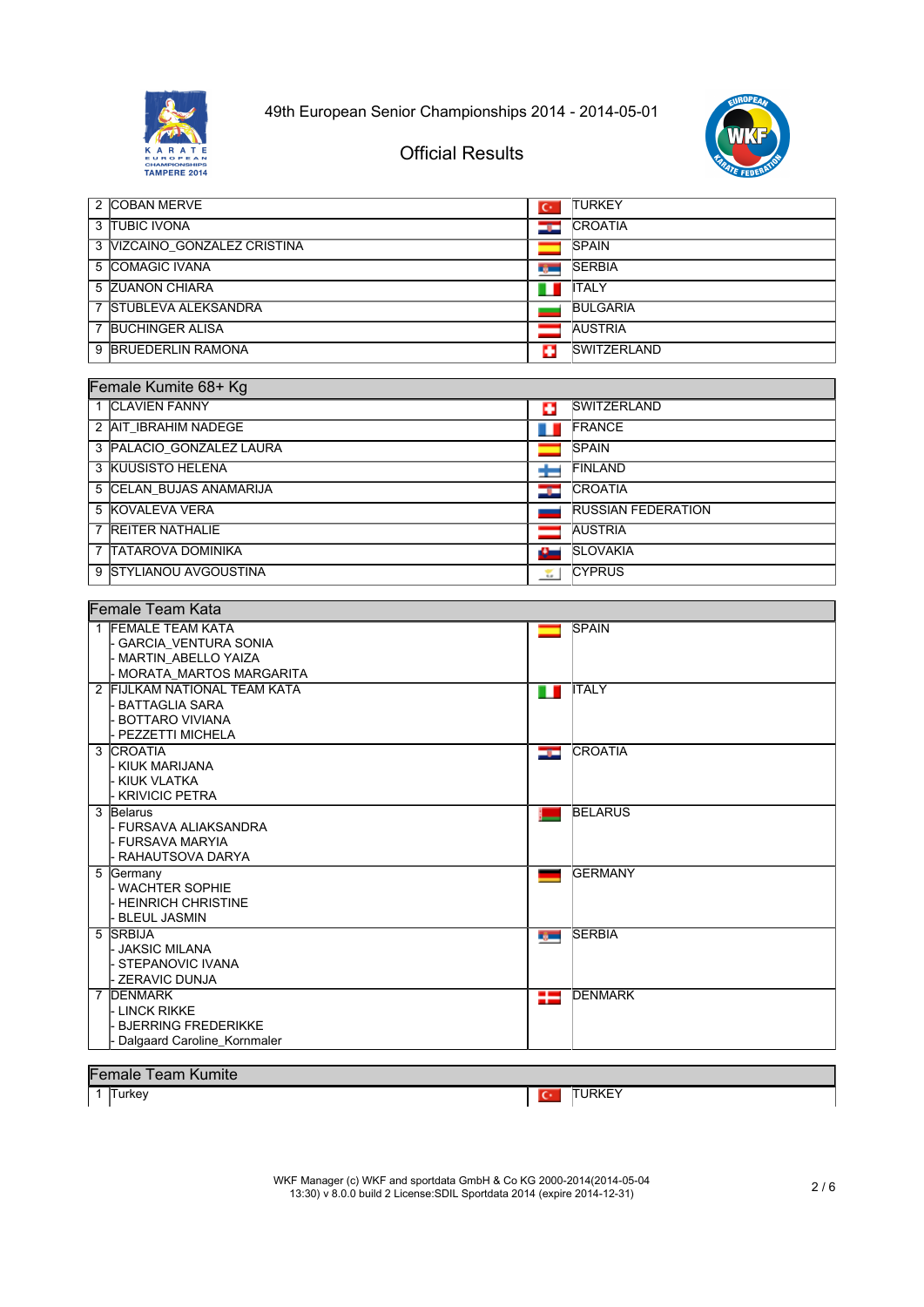





## Official Results

| - HOCAOGLU MELTEM       |                   |                           |
|-------------------------|-------------------|---------------------------|
| <b>COBAN MERVE</b>      |                   |                           |
| - YAKAN TUBA            |                   |                           |
| - OZCELIK SERAP         |                   |                           |
| 2 Finland               | $\pm$             | <b>FINLAND</b>            |
| - ABAT AYSE             |                   |                           |
| - ARONEN EMMA           |                   |                           |
| - KUUSISTO HELENA       |                   |                           |
| - KUUSISTO HENNA        |                   |                           |
| 3 UKRAINE               | <b>Contract</b>   | <b>UKRAINE</b>            |
| l MELNYK ZHANNA         |                   |                           |
| l- SEROGINA ANITA       |                   |                           |
| - TERLYUGA ANZHELIKA    |                   |                           |
| - ZARETSKA IRYNA        |                   |                           |
| 3  CROATIA              | أدرتها            | <b>CROATIA</b>            |
| - CELAN BUJAS ANAMARIJA |                   |                           |
| - LENARD ANA            |                   |                           |
| - SALES AZRA            |                   |                           |
| - TUBIC IVONA           |                   |                           |
| 5 France                | <b>The Second</b> | <b>FRANCE</b>             |
| - DONA LOLITA           |                   |                           |
| - AIT IBRAHIM NADEGE    |                   |                           |
| - IGNACE LUCIE          |                   |                           |
| - THOUY EMILIE          |                   |                           |
| 5 SWITZERLAND           | E.                | <b>SWITZERLAND</b>        |
| - BRUEDERLIN RAMONA     |                   |                           |
| - CLAVIEN FANNY         |                   |                           |
| - KORNFELD NOEMIE       |                   |                           |
| - QUIRICI ELENA         |                   |                           |
| 7 RUSSIAN FEDERATION    | المستبدا          | <b>RUSSIAN FEDERATION</b> |
| - KADZOVA NIKA          |                   |                           |
| - KOVALEVA VERA         |                   |                           |
| - SHEROZIYA INGA        |                   |                           |
| - ZAYTSEVA IVANNA       |                   |                           |
| 7 IMONTENEGRO           | $\mathbf{w}$      | <b>MONTENEGRO</b>         |
| - DRASKOVIC ANA         |                   |                           |
| l- MAKSIMOVIC JELENA    |                   |                           |
| - RAKOVIC MARINA        |                   |                           |
| 9 ROMANIA               | $\blacksquare$    | <b>ROMANIA</b>            |
| - MIREA ALEXANDRINA     |                   |                           |
| - PANAIT OLGA CRISTINA  |                   |                           |
| - POPA DANIELA ADNANA   |                   |                           |
| - VLAIC IULIANA MARIA   |                   |                           |

#### Male Kata

| iiviais Itala                    |                |                               |  |
|----------------------------------|----------------|-------------------------------|--|
| <b>BUSATO MATTIA</b>             |                | <b>ITALY</b>                  |  |
| 2 QUINTERO CAPDEVILA DAMIAN HUGO |                | <b>ISPAIN</b>                 |  |
| 3 DACK VU DUC MINH               |                | <b>IFRANCE</b>                |  |
| 3 YAKAN MEHMET                   | $\mathbf{C}^*$ | <b>ITURKEY</b>                |  |
| 5 ISMORGUNER ILJA                |                | <b>GERMANY</b>                |  |
| 5 ROHDE CHRISTOPHER              | ≔              | <b>IDENMARK</b>               |  |
| 7 MEMBO KIRILS                   |                | <b>LATVIA</b>                 |  |
| 7 SILVA LUIS                     | $\bullet$      | <b>PORTUGAL</b>               |  |
| 9 UASARSPAHIC MIRALEM            |                | <b>BOSNIA AND HERZEGOVINA</b> |  |

#### Male Kumite -60 Kg 1 PAVLOV EMIL<br>2 LIDEGAARD CASPER<br>2 LIDEGAARD CASPER 2 LIDEGAARD CASPER

WKF Manager (c) WKF and sportdata GmbH & Co KG 2000-2014(2014-05-04 13:30) v 8.0.0 build 2 License:SDIL Sportdata 2014 (expire 2014-12-31) 3 / 6

٦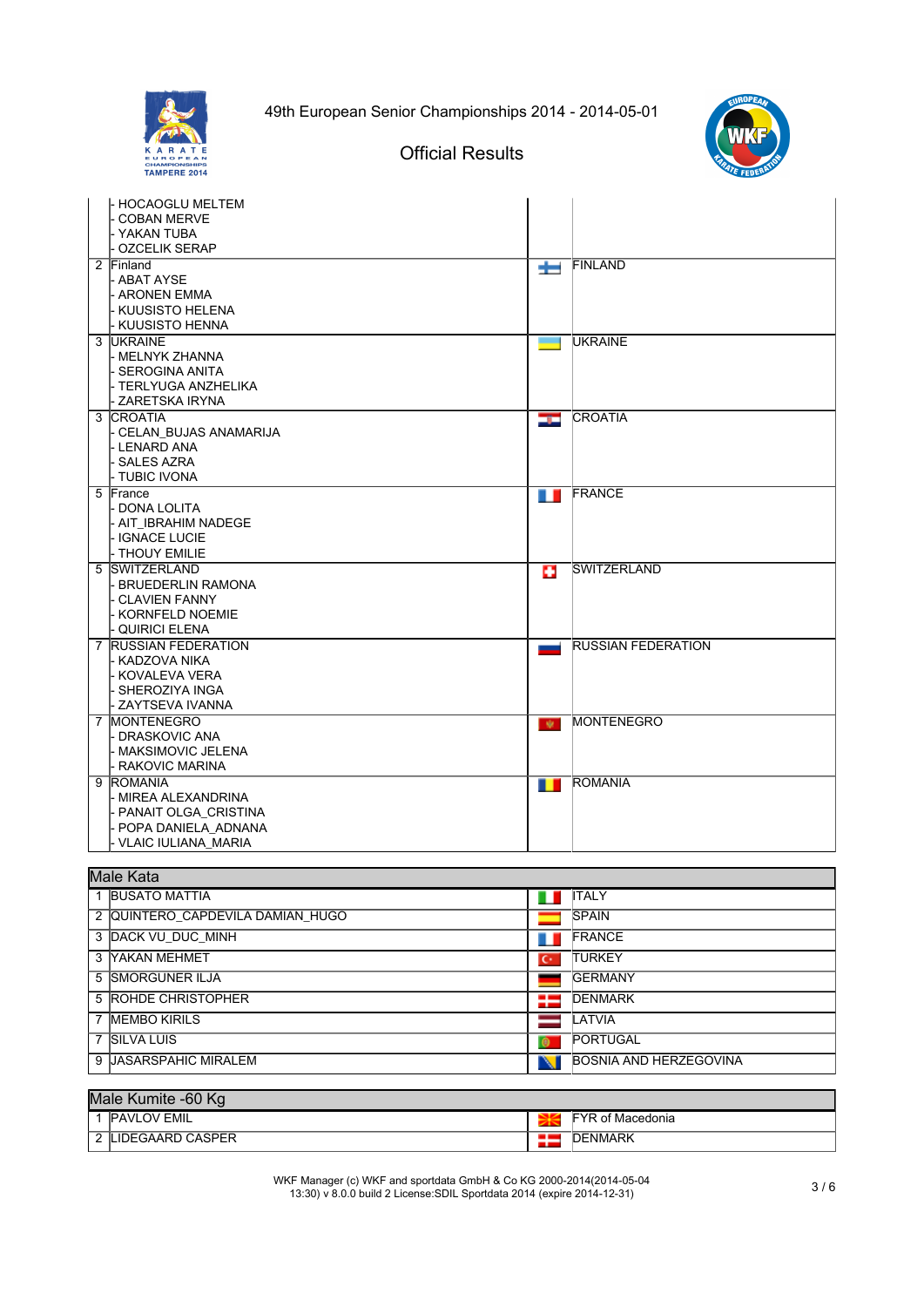



┑

## Official Results

|   | 3 BERENS GEOFFREY        |   | <b>INETHERLANDS</b>    |
|---|--------------------------|---|------------------------|
|   | 3 GOMEZ GARCIA MATIAS    |   | <b>SPAIN</b>           |
|   | 5 HEIMANN ALEXANDER      |   | <b>IGERMANY</b>        |
|   | 5 AGOUDJIL SOFIANE       |   | <b>IFRANCE</b>         |
| 7 | HARRIS CHRISTOPHER JAMES |   | <b>ENGLAND</b>         |
|   | 7 FAES YANNIK            | ÷ | <b>ISWITZERLAND</b>    |
|   | 9 ARIFI ORGES            | ٠ | <b>ALBANIA</b>         |
|   | 9 MUSLIC EDIN            |   | BOSNIA AND HERZEGOVINA |

#### Male Kumite -67 Kg

| 1 THOMAS JORDAN           | ᆂ                                 | <b>ENGLAND</b>         |  |
|---------------------------|-----------------------------------|------------------------|--|
| 2 ALIYEV NIYAZI           | <b>TO</b>                         | <b>AZERBAIJAN</b>      |  |
| 3 TADISSI YVES MARTIAL    |                                   | <b>HUNGARY</b>         |  |
| 3 SCOGNAMIGLIO MAURO      |                                   | <b>ITALY</b>           |  |
| <b>5 IPOKORNY STEFAN</b>  |                                   | <b>AUSTRIA</b>         |  |
| 5 JOKSIC STEFAN           | <b>Contract Contract Contract</b> | <b>SERBIA</b>          |  |
| 7 GIEGLER RICARDO         |                                   | <b>IGERMANY</b>        |  |
| 7 TABAKOVIC SUAD          | N                                 | BOSNIA AND HERZEGOVINA |  |
| 9 KRIZ ONDREJ             |                                   | <b>CZECH REPUBLIC</b>  |  |
| 9 TRIANTAFYLLIS DIMITRIOS | <u>ie</u>                         | <b>GREECE</b>          |  |

#### Male Kumite -75 Kg

| <b>BUSA LUIGI</b>     | ш              | <b>ITALY</b>      |
|-----------------------|----------------|-------------------|
| 2 HORUNA STANISLAV    |                | <b>UKRAINE</b>    |
| 3 DONA DAVY           |                | <b>FRANCE</b>     |
| 3 YAGCI SERKAN        | $\mathbf{C}^*$ | <b>TURKEY</b>     |
| 5 LIESKOVSKY MATUS    | a.             | <b>SLOVAKIA</b>   |
| 5 BROWN ALTON         | 士              | <b>ENGLAND</b>    |
| 7 SKOPP MELVIN        |                | <b>BELGIUM</b>    |
| 7 MORENO PAZ FERNANDO |                | <b>SPAIN</b>      |
| 9 BRADLEY JAMIE       | X              | <b>SCOTLAND</b>   |
| 9 HASANOV RAFIZ       |                | <b>AZERBAIJAN</b> |

#### Male Kumite -84 Kg

| 1 TZANOS GEORGIOS        | <b>GREECE</b><br>$\mathbf{r}$       |  |  |  |
|--------------------------|-------------------------------------|--|--|--|
| 2 GUNDUZ GOKHAN          | <b>TURKEY</b><br>۱с۰                |  |  |  |
| 3 MUHOVIC MERIS          | <b>BOSNIA AND HERZEGOVINA</b><br>NI |  |  |  |
| 3 PETERSEN TIMOTHY       | <b>INETHERLANDS</b>                 |  |  |  |
| 5 <b>JOVANOVIC MILOS</b> | <b>SERBIA</b><br><b>By Co</b>       |  |  |  |
| 5 MAMAYEV AYKHAN         | <b>AZERBAIJAN</b>                   |  |  |  |
| 7 BOLAT MEHMET           | <b>IGERMANY</b>                     |  |  |  |
| 7 KARAQI ALVIN           | <b>ALBANIA</b><br>۰                 |  |  |  |
| 9 JAHIC HARIS            | <b>SLOVENIA</b><br>c.               |  |  |  |
| 9 ALEKSANDROV EDUARD     | <b>ESTONIA</b>                      |  |  |  |
|                          |                                     |  |  |  |
| Male Kumite 84+ Kg       |                                     |  |  |  |

# 1 ERKAN ENES **TURKEY**

WKF Manager (c) WKF and sportdata GmbH & Co KG 2000-2014(2014-05-04 13:30) v 8.0.0 build 2 License:SDIL Sportdata 2014 (expire 2014-12-31) 4 / 6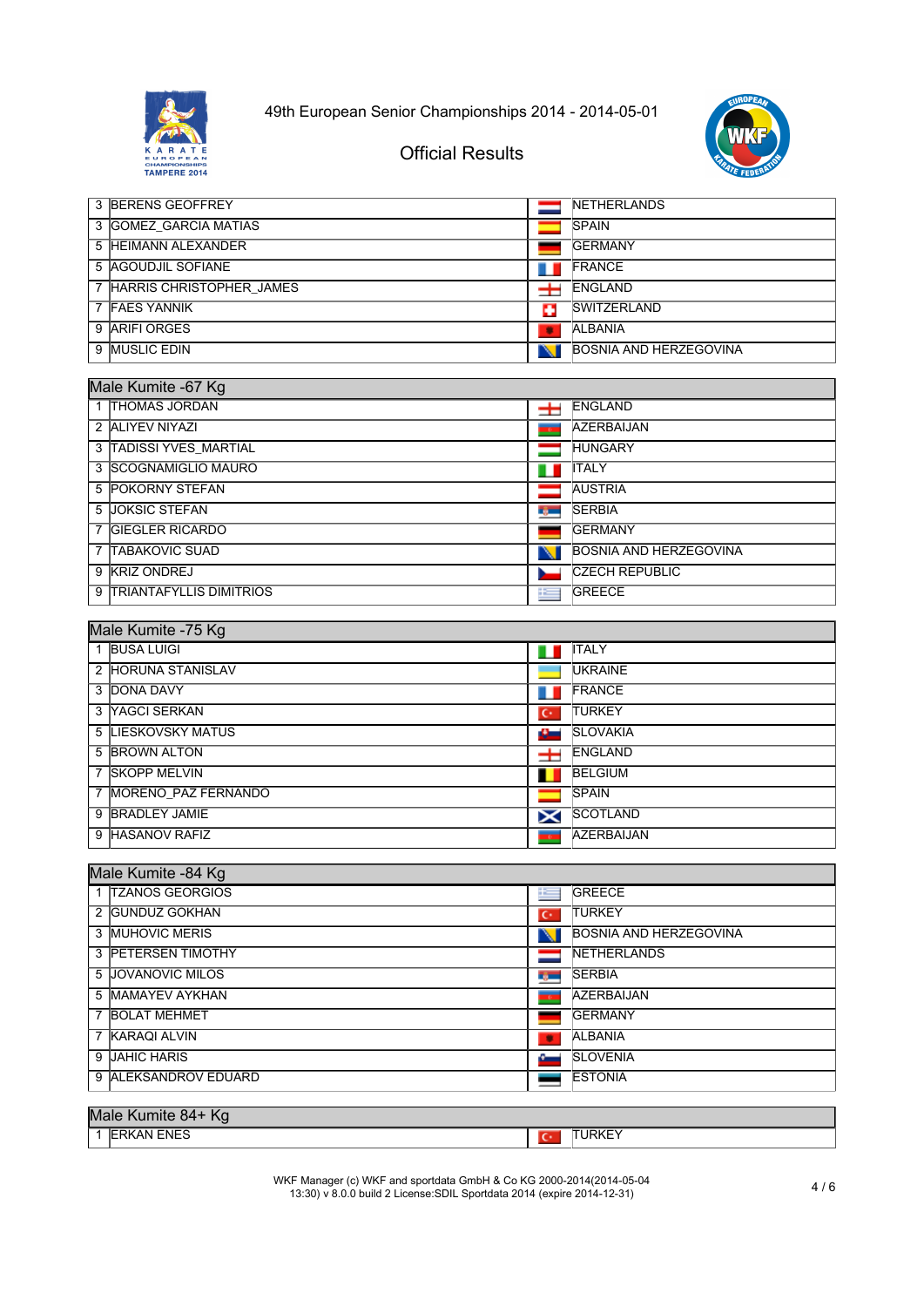



Official Results

| 2 ATAMOV SHAHIN        | <b>TO</b>      | <b>AZERBAIJAN</b>             |
|------------------------|----------------|-------------------------------|
| 3 BITEVIC SLOBODAN     | <b>By High</b> | <b>SERBIA</b>                 |
| 3 HORNE JONATHAN       |                | <b>IGERMANY</b>               |
| 5 ZUKAN ADMIR          | N              | <b>BOSNIA AND HERZEGOVINA</b> |
| 5 MOTOVYLIN YEVHEN     |                | <b>IUKRAINE</b>               |
| <b>CARLSEN PHILIP</b>  | æ              | <b>DENMARK</b>                |
| URSIC GLAVANOVIC VINKO | درد            | <b>CROATIA</b>                |
| 9 REICH TOMAS          |                | <b>ICZECH REPUBLIC</b>        |

|   | Male Team Kata                 |                |                 |
|---|--------------------------------|----------------|-----------------|
|   |                                |                | <b>SPAIN</b>    |
|   | 1 IMALE TEAM KATA              |                |                 |
|   | - CARBONELL_LOPEZ JOSE_MANUEL  |                |                 |
|   | QUINTERO CAPDEVILA DAMIAN HUGO |                |                 |
|   | SALAZAR_JOVER FRANCISCO_JOSE   |                |                 |
|   | 2 FIJLKAM NATIONAL TEAM KATA   | n n            | <b>ITALY</b>    |
|   | - BUSATO MATTIA                |                |                 |
|   | <b>IODICE ALESSANDRO</b>       |                |                 |
|   | <b>TOCCO ALFREDO</b>           |                |                 |
|   | 3 CROATIA                      | <u>ing in </u> | <b>CROATIA</b>  |
|   | - ERMENC IVAN                  |                |                 |
|   | <b>MASKARIN FRANJO</b>         |                |                 |
|   | <b>PADOVAN DAMJAN</b>          |                |                 |
|   | 3 FRENCH MALE TEAM KATA        | . .            | FRANCE          |
|   | - DACK VU DUC MINH             |                |                 |
|   | <b>GEOFFREY WILLIAM</b>        |                |                 |
|   | MARTORANA_REMI                 |                |                 |
|   | 5 AUSTRIA                      | $\equiv$       | <b>AUSTRIA</b>  |
|   | <b>ERLENWEIN CHRISTOPH</b>     |                |                 |
|   | - KASERER THOMAS               |                |                 |
|   | <b>KLAUSBERGER SIMON</b>       |                |                 |
|   | 5 PORTUGAL                     | $\bullet$      | <b>PORTUGAL</b> |
|   | CAEIROS JORGE                  |                |                 |
|   | - MONTEIRO PEDRO               |                |                 |
|   | <b>SILVA LUIS</b>              |                |                 |
| 7 | Germany                        |                | <b>IGERMANY</b> |
|   | <b>GENAU FLORIAN</b>           |                |                 |
|   | - JUETTNER PHILIP              |                |                 |
|   | URKE JAN                       |                |                 |
|   | $\overline{a}$<br>$\mathbf{r}$ |                |                 |

| Male Team Kumite |                                         |       |                     |  |  |
|------------------|-----------------------------------------|-------|---------------------|--|--|
|                  | 1 Azerbaijan National Karate Federation |       | AZERBAIJAN          |  |  |
|                  | l- MAMAYEV AYKHAN                       |       |                     |  |  |
|                  | - HASANOV RAFIZ                         |       |                     |  |  |
|                  | - GURBANLI ASIMAN                       |       |                     |  |  |
|                  | - ATAMOV SHAHIN                         |       |                     |  |  |
|                  | - ALIYEV NIYAZI                         |       |                     |  |  |
|                  | - AGHALARZADE TURAL                     |       |                     |  |  |
|                  | 2 Turkey                                | $C^*$ | <b>TURKEY</b>       |  |  |
|                  | l- KEMALOGLU OMER                       |       |                     |  |  |
|                  | - GUNDUZ GOKHAN                         |       |                     |  |  |
|                  | - SAHINTEKIN YASER                      |       |                     |  |  |
|                  | - KAPTAN RIDVAN                         |       |                     |  |  |
|                  | <b>ELTEMUR ERMAN</b>                    |       |                     |  |  |
|                  | <b>ERKAN ENES</b>                       |       |                     |  |  |
|                  | - AKTAS UGUR                            |       |                     |  |  |
| 3                | <b>Netherlands</b>                      |       | <b>INETHERLANDS</b> |  |  |
|                  |                                         |       |                     |  |  |

WKF Manager (c) WKF and sportdata GmbH & Co KG 2000-2014(2014-05-04 13:30) v 8.0.0 build 2 License:SDIL Sportdata 2014 (expire 2014-12-31) 5 / 6